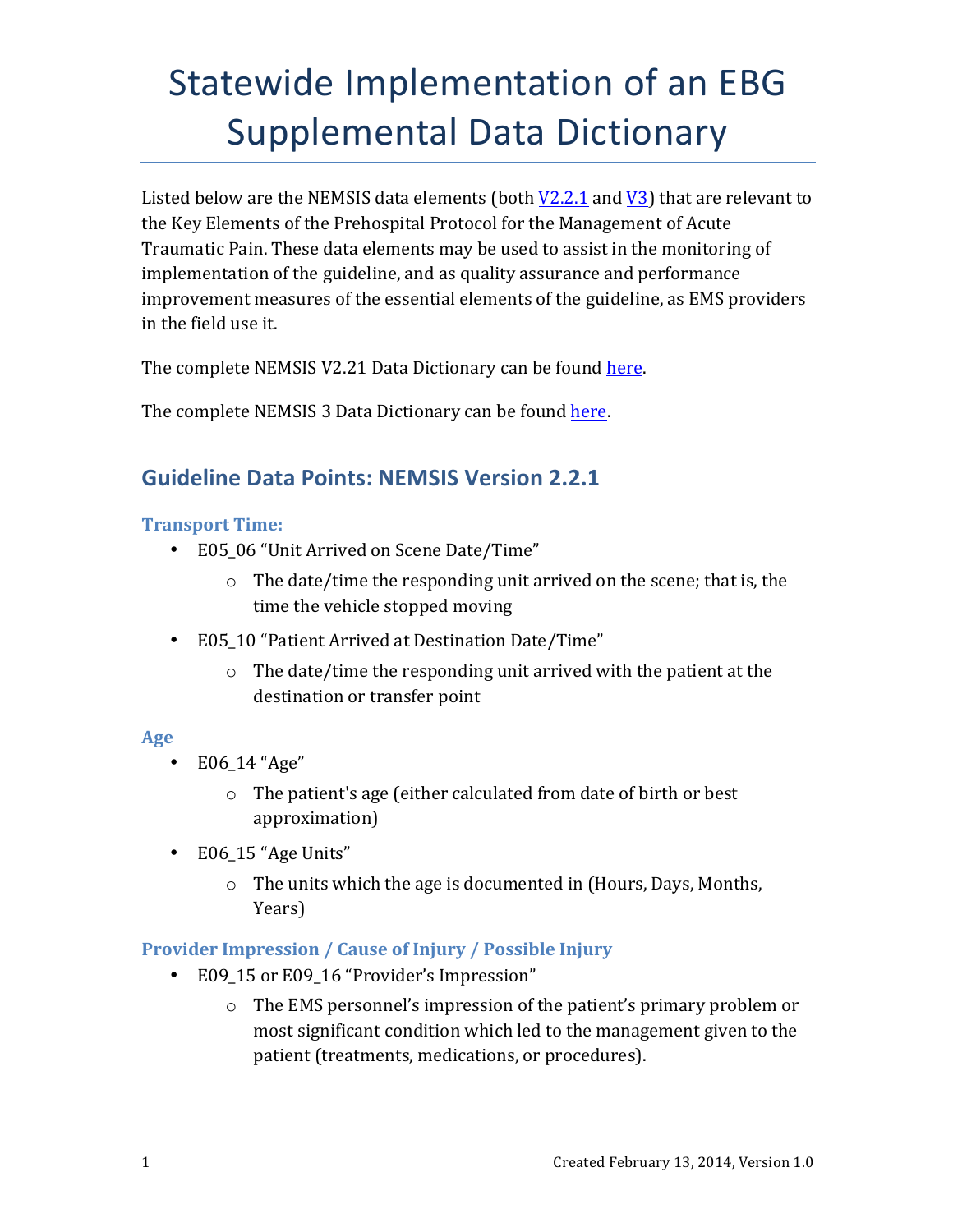- E10 01 "Cause of Injury"
	- $\circ$  The category of the reported/suspected external cause of the injury
- E09\_04 "Possible Injury"
	- $\circ$  Indicates that the reason for the EMS encounter was related to an injury or traumatic event. This data element provides documentation to classify the EMS Reason for Encounter as either injury or noninjury related based on mechanism and not on actual injury

## **Weight**

- E16\_01 "Estimated Body Weight"
	- $\circ$  The patient's body weight in kilograms, either measured or estimated
- E16 02 "Broselow/Luten Color"
	- $\circ$  The Broselow/Luten Color as take from the tape

## **Pain Score**

- E14\_01 "Date/Time Vital Signs Taken"
	- $\circ$  Date/Time Vital Signs Taken
- E14\_23 "Pain Scale"
	- $\circ$  The patient's indication of pain from a scale of 0 –10.

## **Vital Signs**

- E14\_01 "Date/Time Vital Signs Taken"
	- o Date/Time Vital Signs Taken
- E14\_04 "SBP (Systolic Blood Pressure)"
	- $\circ$  The patient's systolic blood pressure
- E14\_05 "DBP (Diastolic Blood Pressure)"
	- $\circ$  The patient's diastolic blood pressure
- E14 07 "Pulse Rate"
	- $\circ$  The patient's pulse rate, palpated or auscultated, expressed as a number per minute
- E14\_09 "Pulse Oximetry"
	- $\circ$  The patient's oxygen saturation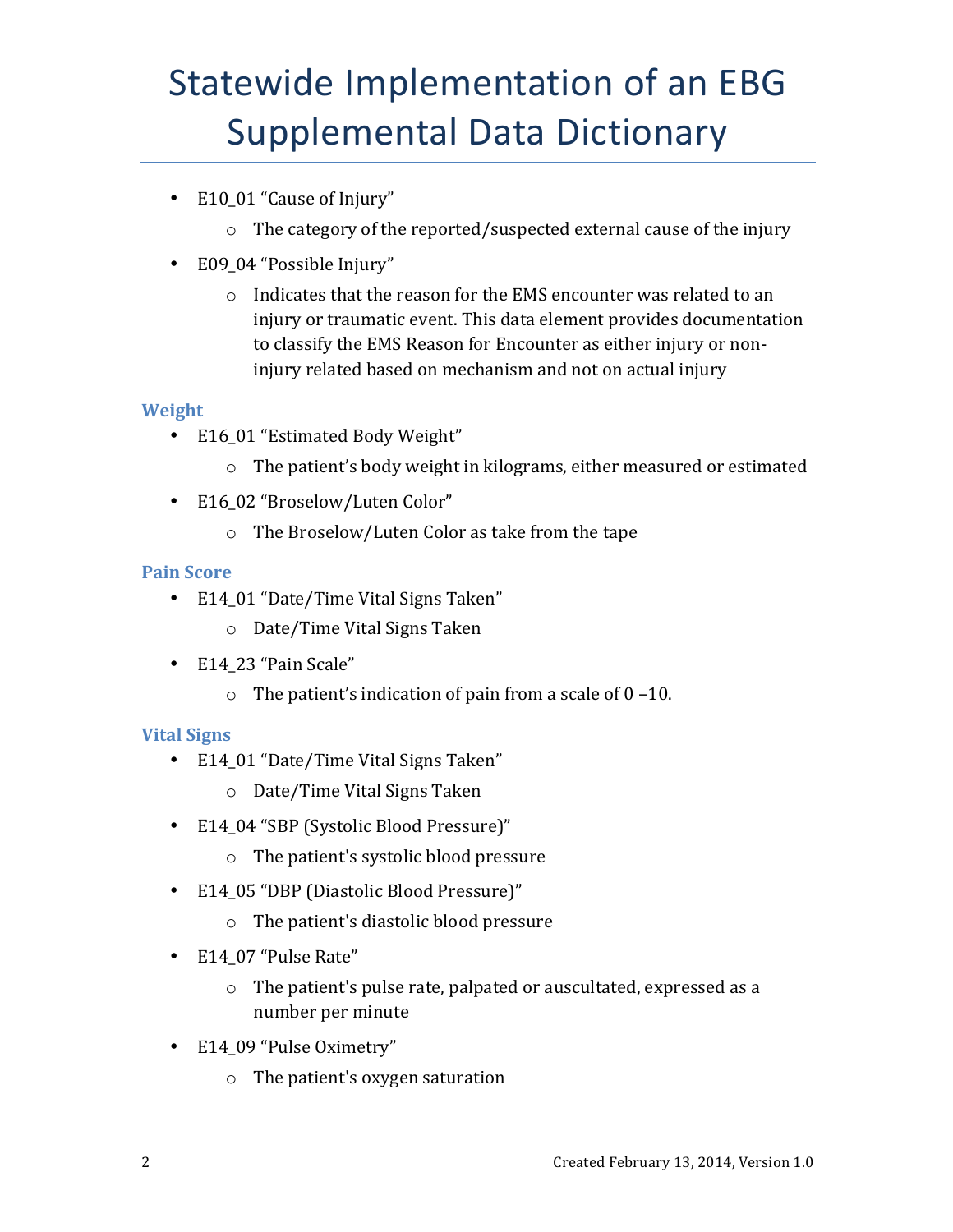- E14 11 "Respiratory Rate"
	- $\circ$  The patient's respiratory rate expressed as a number per minute

### **Medication Information**

- E18\_01 "Date/Time Medication Administered"
	- $\circ$  The date/time medication administered to the patient
- E18 03 "Medication Given"
	- $\circ$  The medication given to the patient
- E18\_04 "Medication Administered Route"
	- $\circ$  The route that the medication was administered to the patient
- E18\_05 "Medication Dosage"
	- $\circ$  The dose or amount of medication given to the patient
- E18\_06 "Medication Dosage Units"
	- $\circ$  The units of medication dosage given to patient
- E18\_08 "Medication Complication"
	- $\circ$  Any complication (abnormal effect on the patient) associated with the administration of the medication to the patient by EMS
- E18 10 "Medication Authorization"
	- $\circ$  The type of treatment authorization obtained

### **Destination Information**

- D04 14 "Destination Facility Number"
	- $\circ$  The state assigned licensure number (code) for each Other Destination (D04\_13)

### **Location**

- E08 15 "Incident Zip Code"
	- $\circ$  The ZIP code of the incident location

### **Medical Direction**

- E17 01 "Protocols Used"
	- $\circ$  The protocol used by EMS personnel to direct the clinical care of the patient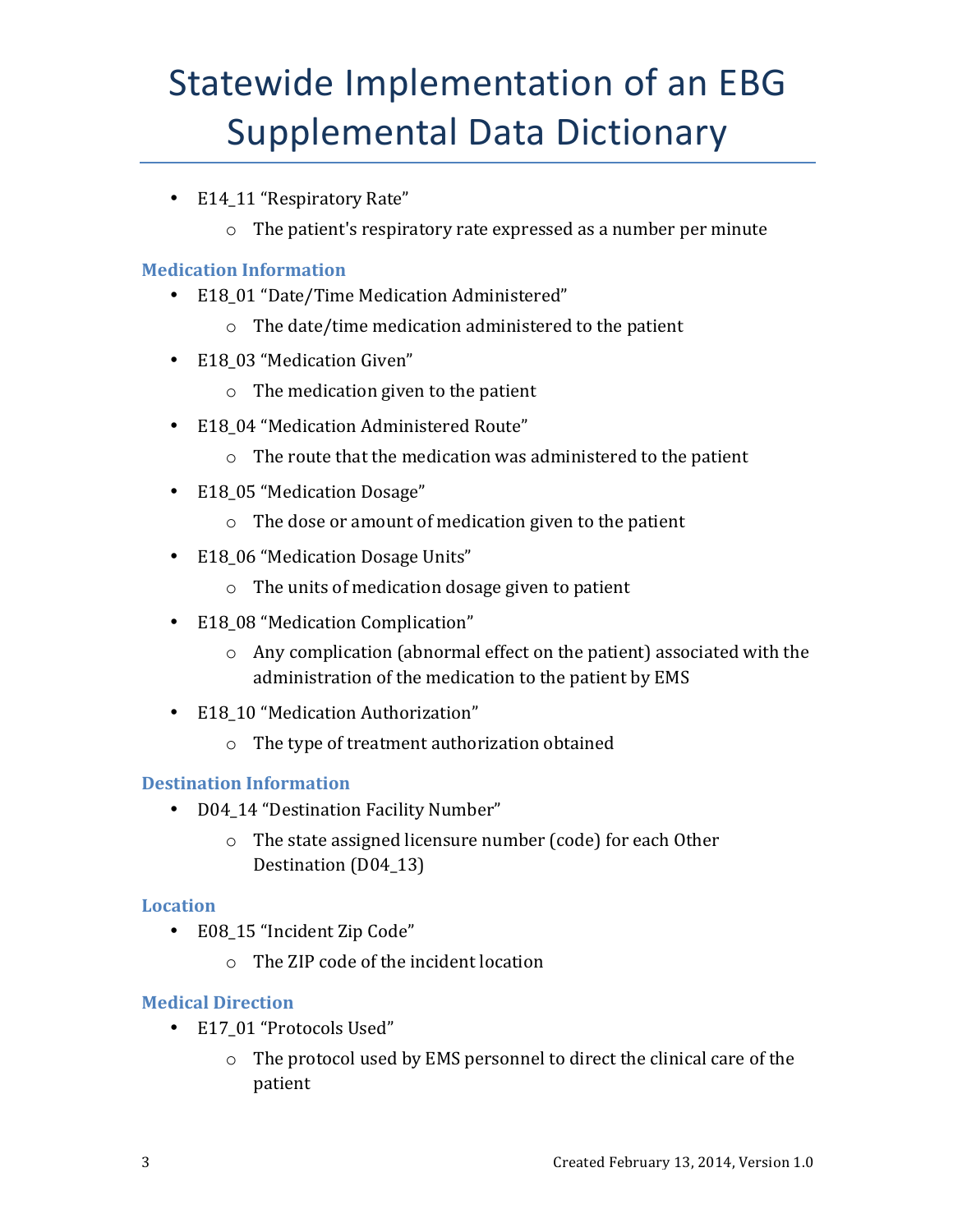## <span id="page-3-0"></span>**Procedure Information**

- E19 02 "Procedure Performed Prior to this Units EMS Care"
	- $\circ$  Indicates that the procedure which was performed and documented was performed prior to this EMS unit's care

## **Guideline Data Points: NEMSIS Version 3**

## **Transport Time:**

- eTimes.06 "Unit Arrived on Scene Date/Time"
	- $\circ$  The date/time the responding unit arrived on the scene; that is, the time the vehicle stopped moving at the scene.
- eTimes.11 "Patient Arrived at Destination Date/Time"
	- $\circ$  The date/time the responding unit arrived with the patient at the destination or transfer point.

### **Age**

- ePatient.15 "Age"
	- $\circ$  The patient's age (either calculated from date of birth or best approximation)
- ePatient.16 "Age Units"
	- $\circ$  The unit used to define the patient's age

## **Provider Impression / Cause of Injury / Possible Injury**

- eSituation.11 "Provider's Primary Impression"
	- $\circ$  The EMS personnel's impression of the patient's primary problem or most significant condition which led to the management given to the patient (treatments, medications, or procedures).
- eSituation.12 "Provider's Impression"
	- $\circ$  The EMS personnel's impression of the patient's secondary problem or most significant condition which led to the management given to the patient (treatments, medications, or procedures).
- eInjury.01 "Cause of Injury"
	- $\circ$  The category of the reported/suspected external cause of the injury.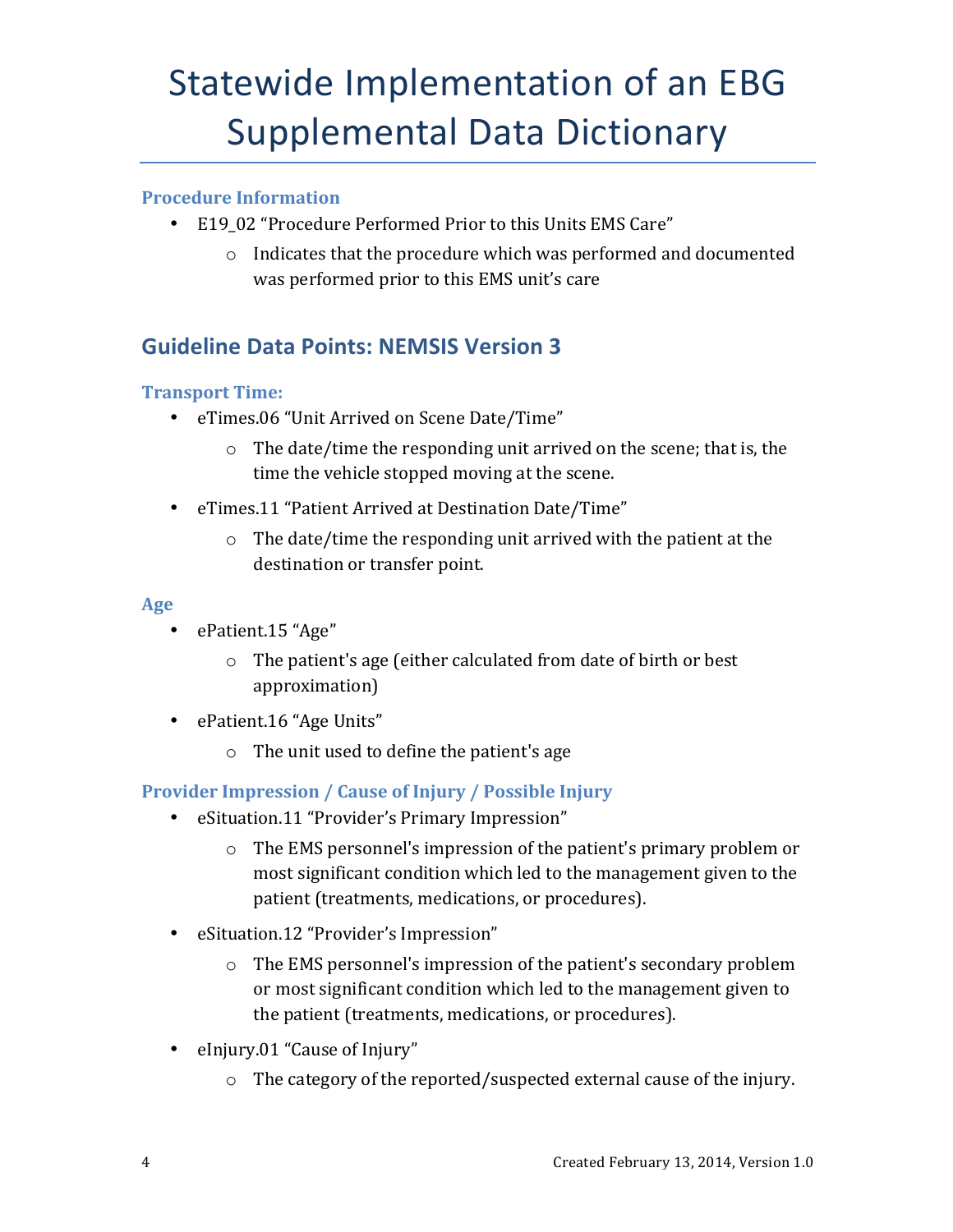- eSituation.02 "Possible Injury"
	- $\circ$  The category of the reported/suspected external cause of the injury.

### **Weight**

- eExam.01 "Estimated Body Weight in Kilograms"
	- $\circ$  The patient's body weight in kilograms either measured or estimated
- eExam.02 "Length Based Tape Measure"
	- $\circ$  The length-based color as taken from the tape.

### **Pain Score**

- eVitals.01 "Date/Time Vital Signs Taken"
	- $\circ$  The date/time vital signs were taken on the patient
- eVitals.27 "Pain Score"
	- $\circ$  The patient's indication of pain from a scale of 0-10.
- eVitals.28 "Pain Scale Type"
	- $\circ$  The type of pain scale used.

## **Vital Signs**

- eVitals.01 "Date/Time Vital Signs Taken"
	- The date/time vital signs were taken on the patient
- eVitals.06 "SBP (Systolic Blood Pressure)"
	- $\circ$  The patient's systolic blood pressure
- eVitals.07 "DBP (Diastolic Blood Pressure)"
	- $\circ$  The patient's diastolic blood pressure.
- eVitals.10 "Heart Rate"
	- $\circ$  The patient's heart rate expressed as a number per minute.
- eVitals.12 "Pulse Oximetry"
	- $\circ$  The patient's oxygen saturation
- eVitals.14 "Respiratory Rate"
	- $\circ$  The patient's respiratory rate expressed as a number per minute.